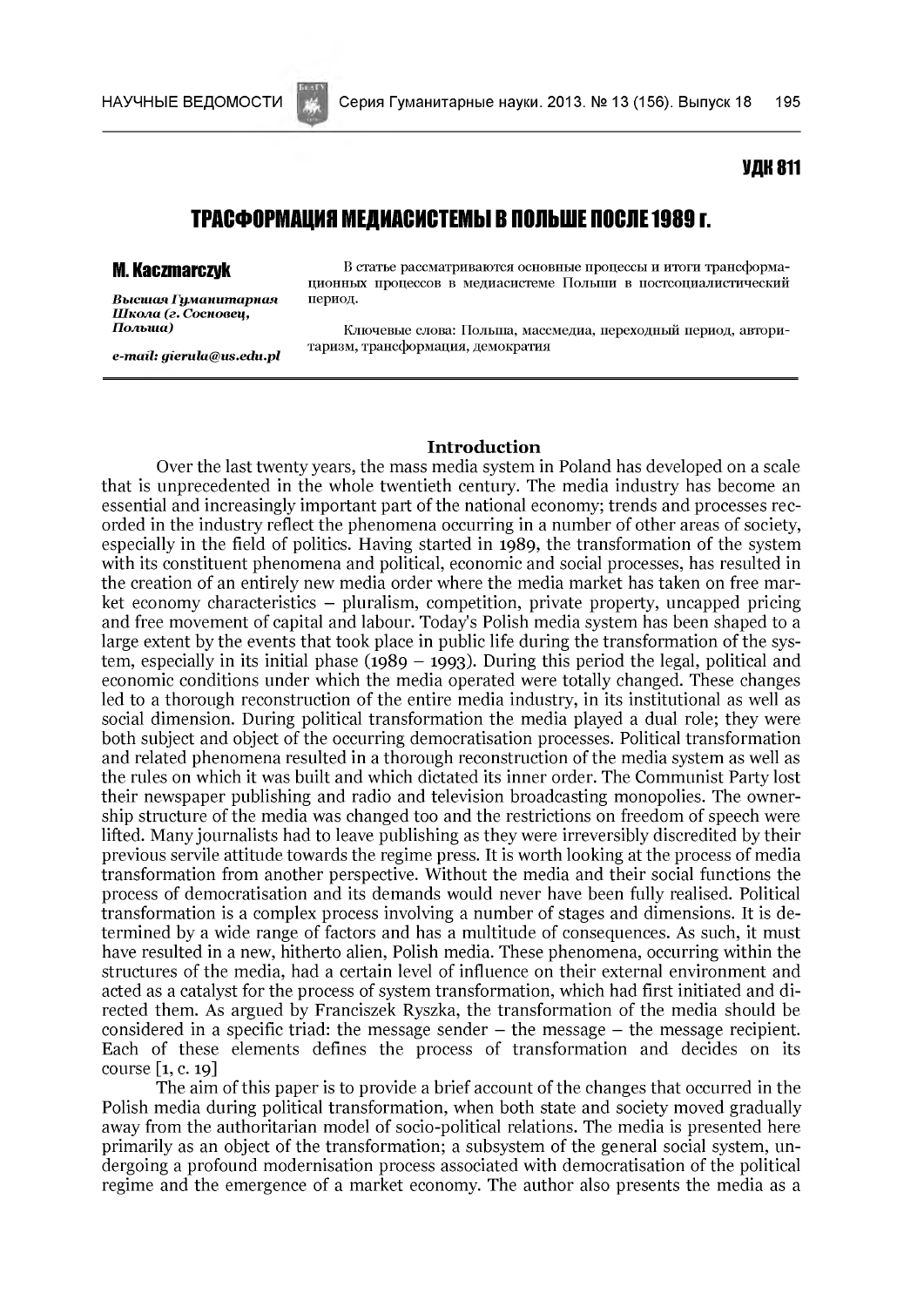catalyst of social and political change, involved in facilitating and directing m odernisation processes. This dual role in the transformation process bestows on the media a high level of im portance in the public realm, among other involved entities responsible for the course, pace and effectiveness of the democratisation of the socio-political system. In this article, the mass media is shown as an exploratory field of sorts for the system transformation understood in terms of great social change, defined by the appearance, disappearance or restructuring of existing elements of social reality  $[2]$ .

## The dimensions of the media system transformation

The changes within the mass media, a natural consequence of the evolution of political systems from a socialist to democratic state models, occurred throughout Central and Eastern Europe. Such processes took place in all types of media and all areas of journalism and included both quantitative and qualitative transformation processes  $[3, c. 43]$ .

In Poland in the late 80s the communist government launched a policy of gradual liberalisation of political and social life. The move was caused by a steadily worsening social mood and the collapse of the central economy, which proved to be ineffective and failed to meet basic consumer needs. This resulted in numerous strikes and other forms of public displays of dissatisfaction with the socio-economic system, which was held to be undemocratic and characterised by permanent crisis. The government on the one hand believed that the anti-communist opposition was weak. On the other hand, however, it was argued that the economic situation of the country had to be improved. This resulted in talks with representatives of the opposition, incorporating democratic organizations in the process of reformation in what at the time was a communist country. The talks, named "The Polish Round Table Talks", took place between the 6th of February and the 5th April 1989 and included primarily political and social activists gathered in the largest Polish opposition movement "Solidarnosc" ("Solidarity") and representatives of the government; mainly the members of "Polska Zjednoczona Partia Robotnicza" ("Polish United Workers' Party"). The negotiations resulted in signature of an agreement that stated that the reform of Polish political and economic system should be implemented gradually, upon strong foundations of political pluralism, freedom of speech, strong local government, democratic appointment of representative bodies of state power and further development of the free market. The provisions of the Round Table triggered the process of vehement decomposition of the political system of the Peoples' Republic of Poland and the collapse of the dictatorship of PZPR (Polish United Workers' Party). Poland embarked on a long process of establishing a liberal democratic system [4].

The Round Table initiated public debate on the objectives, directions and expected results of democratic transformation in all areas of the social system, including mass media. They also facilitated the creation of the doctrinal basis for all future regulations and mechanisms used in the process of media transformation. This transformation covered two fundamental dimensions of media system operations:

1. legal-political aspect, regarding constitutional and statutory regulations of journalism and media functioning as social institutions, in particular defining the scope of freedom of speech and rights and obligations of the media;

2. economic aspect, regarding media operations as market entities, particularly addressing the issues of ownership and concentration of the capital in the media market.

The changes that took place in the initial phase of Polish system transformation (1989-1993) are largely responsible for the reconstruction of the media The conclusion of the Round Table agreements (5 April 1989) was the turning point in the process of the Polish media democratisation. The agreement addressed the issue of modernisation of the system of social communication and defined the main objectives as well as the basic mechanisms of this process. The period of most intensive changes in the media, stemming from the transition from authoritarianism to dem ocracy concluded w ith the Law on Radio and Television entering into force on the 1st of March 1993. The Law implemented a new order in the sphere of electronic media and sanctioned most of rules of the functioning of the mass media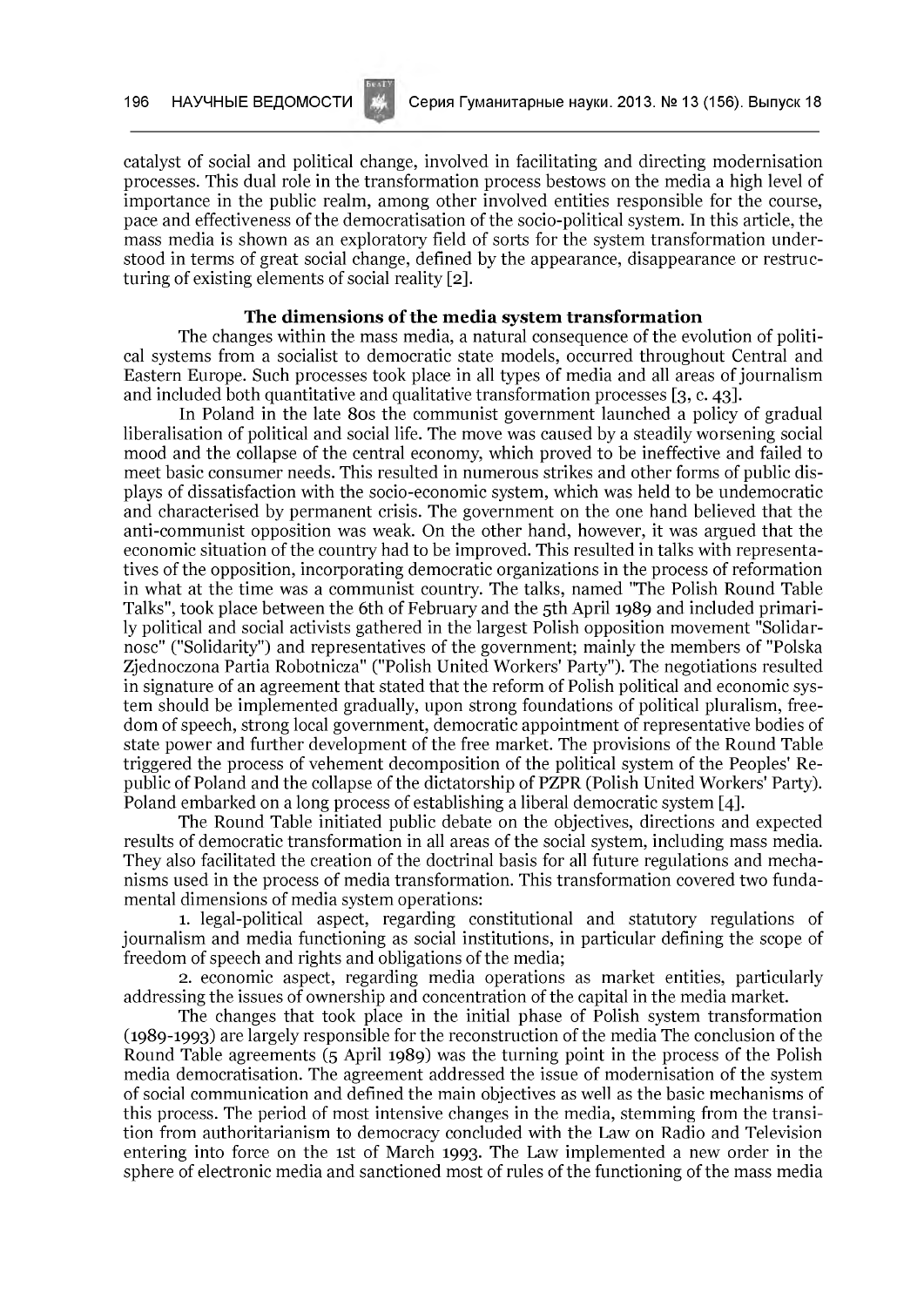developed by the democratic circles which were granted the governing powers after the collapse of communism in Poland.

# The reconstruction of the legal basis of the media

One of the features of the socio-political system in the Peoples' Republic of Poland was the strict control of the state authorities over the media. Officially, the communist state guaranteed all the citizens, including the media, the right to exercise freedom of speech and expression. Article 71 of the Constitution of the People's Republic of Poland of July 22, 1952, stated that the People's Republic of Poland guarantees freedom of speech, press, assembly, rallies, marches and demonstrations. In addition, Article 62 of the Constitution granted citizens the right to enjoy national art and to actively participate in the development of national culture through "the development and sharing libraries, books, newspapers and the radio with the working people of the city and in the country". On the 26th of January, 1984, the Press Law was adopted by the Parliament of the People's Republic of Poland. It granted the freedom of press understood as freedom of speech, freedom to obtain information and freedom of expression. These guarantees, however, were purely illusory as in reality the communist state never complied with regulations regarding the freedom of expression. In Poland, from the very beginning of Communist rule, media was always strictly controlled via a num ber of legal and institutional measures. It meant that the rules of positive law applied in the norm ative system , controlling the freedom of expression and sanctioning the operations of censorship In the structure of public administration; on the other hand, the an office existed that was responsible for conducting censorship activities and the control of all speeches addressed to the general public to evaluate their conformity with the general direction of political views of the Communist Party and the government. In the period 1946-1981, censorship functioned under the decree of the State National Council of the appointment of the Main Office of Control of Press, Publications and Shows. The law granted control of publications and presentations to both regional offices, acting as an authority of first instance and the Main Office of Control of Press, Publications and Shows acting as the central authority [5, c. 72]. The communist censorship exercised an almost unfettered ability to interfere in the content of media publications. This was possible because the legal basis of its operation was general and vague, allowing for a wide scope of interpretation. The decree of State National Council of the 5th of July 1946 allowed the censors "to monitor press, publications and shows" as well as "to control sharing of the all types of artistic works in print, video and spoken word". At the same time the decree prohibited the dissemination of any songs, the text of which "might affect the structure of the Polish State, international alliances, claiming false and violate good morals." The interpretation of vague legal standards was the responsibility of the censor and exercised by the censor in practice. The decision was final and not subject to appeal by any independent body. In practice, this allowed publication of almost any text to be blocked. The way vague legal norms were interpreted depended solely on the censor, and his decision was final and was not be subject to appeal by any independent body. In practice, it meant that the publication of almost any text could be blocked.

The Polish media was not as strongly dependant on the government as was the case in other Eastern bloc countries but, still, dependency was evident and it limited the freedom of expression by journalists and thus greatly impaired the process of creation of public opinion. As Jerzy Jarowiecki noted, it was common for ruling Party officials to direct and limit criticism of their actions, but large scope of subjects existed which were not to be addressed [3, с. 44]. Such "untouchable" subjects included Soviet crimes during the Second World War, Soviet aggression towards Poland on the 17th of September 1939 and severe repression against Polish citizens during the Stalinist period. Every newspaper article or radio and television broadcast prior to its publication had to obtain the official approval of the censorship office. By 1975, even the drafting of laws and Members of Parliament speeches were put through strict censorship review. Also, "publications" such as instruction manuals, postage stamps, official forms or labels had to be controlled. In 1975, the obligation to monitor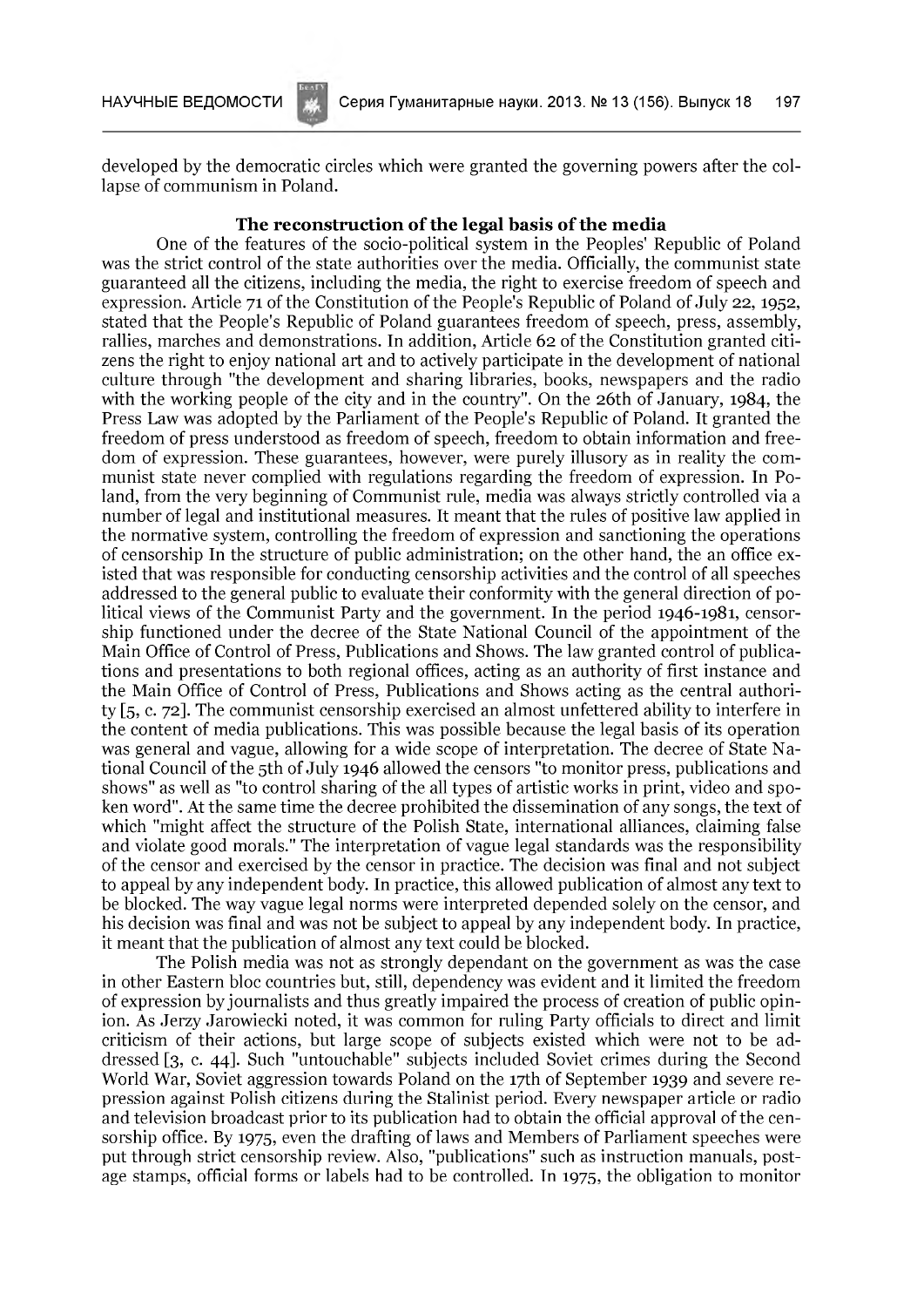the content of some of these forms was abolished but the duty to censor music was introduced.

The postulate to free the media from the direct control of the State and terminate censorship was one of the most significant political and legal demands of the democratic opposition. It constituted one of the provisions of the Round Table negotiations and was recorded in "The Report on the Work of the Sub-Committee on Mass Media" - one of the teams of substantive work of the Round Table on the directions of socio-political changes of the system. As regards Press Law, the team adopted the common view that publishing should no longer be subject to licensing and that a system of application (registration) should be im plemented instead. The restrictions on the transfer and acquisition of publications, printed materials and audiovisual programmes from abroad were also abolished. Moreover, the operation of underground publishing offices (so-called "second circulation") was made legal. Free circulation of paper and publishing devices also commenced [6, c.  $26 - 27$ ]. The Sub-Committee on Mass Media evaluated the Polish system of social communication; their opinion was very critical, stating that the system was outdated and inadequate to accommodate the changes that were occurring. The participants strongly expressed their opinion supporting the democratisation and pluralisation of the media, specifying the features of the media that were deemed significant from the perspective of public interest, such as providing full and unbiased information, expressing diverse public opinion, controlling ruling authorities, revealing and mitigating social conflicts and tensions or being involved in the process of implementing democratic reforms. Any subsequent political decisions and legal regulations regarding the media were further developed and formalised by provisions of the Round Table. One such regulation was "Ustawa o uchyleniu ustawy o kontroli publikacji i widowisk, zniesieniu organów tej kontroli oraz zmianie ustawy Prawo Prasowe" ("Law on repealing the law on control of publications and spectacles, abolishing controlling bodies and amending the Press Law") passed by the Parliament on the 11th of April, 1990. The Act created the legal basis for unrestricted freedom of the media in Poland, resulting in the total liquidation of the system of preventive censorship, which had been in operation for almost fifty years. It also brought a new meaning to Art. 1 of the Press Law of  $1984$ , according to which: "The press, as stated in the Polish Constitution, exercises the right of freedom of expression, embodies the right of citizens to receive reliable information, transparency of public life and social control and criticism" [5, с. 73].

A very important consequence of the changes in the Polish media law in 1989-1990 was the sanctioning of freedom of expression. The abolition of censorship brought closure to the period of media gagging. Soon, press articles and broadcasts began to appear that would not have been approved previously, due to their alleged anti-state character. Also, major changes took place in terms of the ideological and philosophical orientation of the media. In public discourse, programs and publications of a religious nature were introduced; previously they had been almost completely absent. On the other hand, publications reflecting the Marxist beliefs disappeared, even from the post-communist press. Settlement journalism flourished, mainly focussing on the verification of Polish history after 1945. Previously forbidden topics, for decades of banned by censorship, gradually found a place in the media [6, c.  $26 - 27$ ].

## Demonopolisation and deregulation of the media market

Elimination of political control over the media, sanctioned by the Act of the 11th of April, 1990, could not in itself constitute a sufficient stimulus for deep, multifaceted reconstruction of mass communication. The destruction of long-standing institutional and economic structures was unavoidable, as they greatly restricted the free development of the system as expected by society and defined during the Round Table talks. Media transformation was not possible without prior dissolution of the media monopoly that existed in the market. The media monopoly was first created in Communist Poland in 1947, when the Workers Publishing Cooperative "Press" was founded under the resolution of the Communist Party.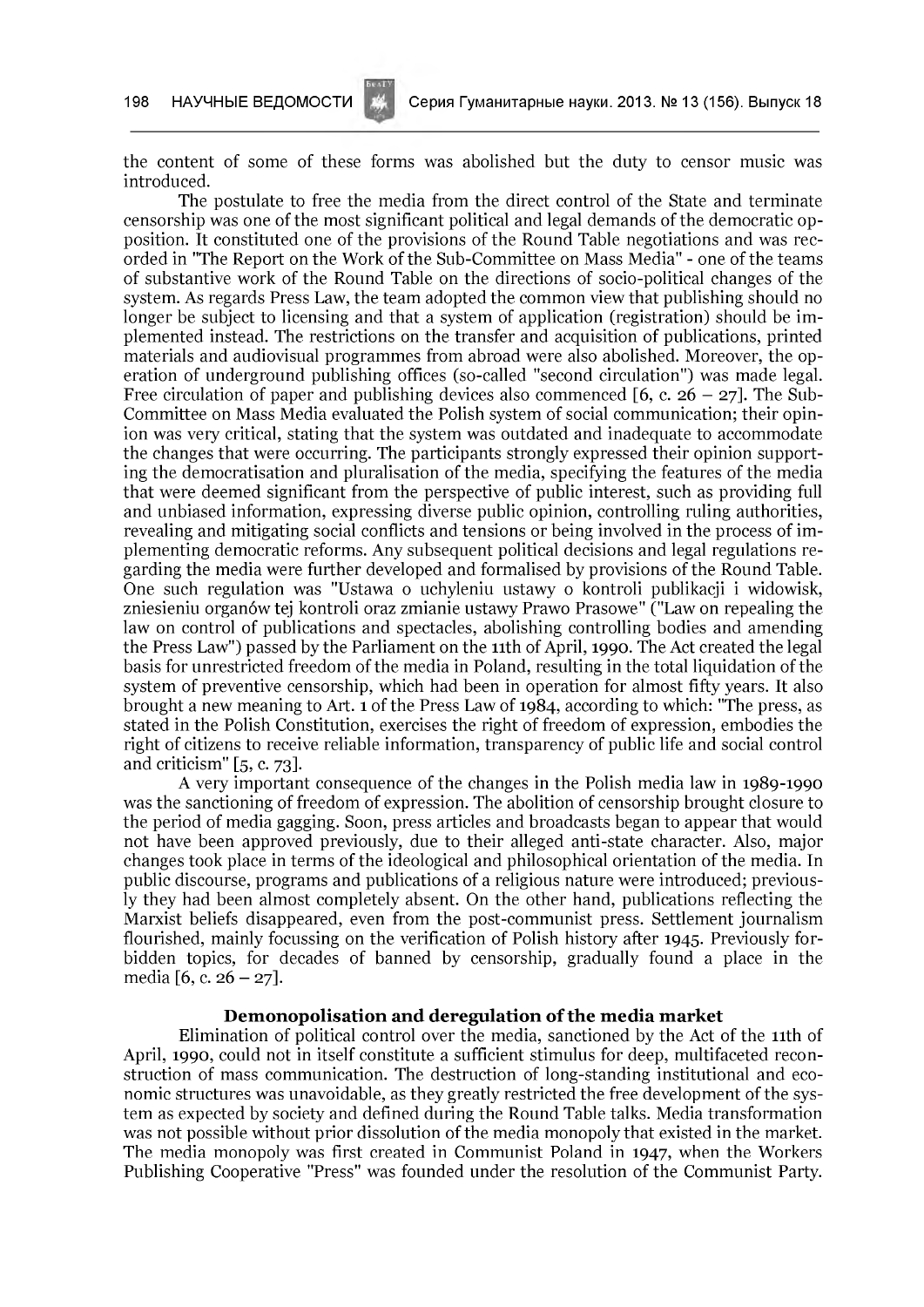The cooperative, which included 14 publishers and printing companies throughout the country, took over the vast majority of newspapers and magazines in the market, which led to the state control of most Press and publishing organisations. The title of the new publisher became the "Trubuna Ludu" ("Tribune of the People")  $-$  the official publication of the Polish United Workers' Party.

A progressive centralisation of the press system and gradual limitations of pluralism became manifest through a number of subsequent decisions of communist governments of People's Republic of Poland. The Polish United Workers' Party contributed to the creation of a new, monopolistic entity in the Polish press; the Workers' Publishing Cooperative "Prasa – Ksiazka – Ruch" ("Press – Book – Traffic"), on the 1st of January, 1973. The organisation was founded by merging three existing bodies: RSW "Prasa" (WPC "Press"), the publishing house "Ksiazka i Wiedza" ("Book and Knowledge") and the Press and Book Distribution Company "Ruch" ("Traffic"). The cooperative became the largest newspaper corporation in Central and Eastern Europe at that time. The Workers' Publishing Cooperative was responsible for all the Party's publishing requirements, as well as the majority of informational, political, economic, social, cultural character newspapers and magazines as well as those dedicated to sports, youth and women. In 1975, WPC controlled the market, having 46 newspapers and 190 periodicals, as well as books, calendars, postcards, and music records. The cooperative had developed a network of printers and distribution points, had their own holiday resort and even a research and development centre (Press Research Centre in Krakow). Only minor titles were published outside the "Press - Book - Traffic" structure in this period, including the publications of the peasant movement, community organizations, churches, educational periodicals, and, of greater significance, the newly emerging underground press, not approved by the censorship - so called "the second publishing cycle".

After 1989, a necessary condition for the democratisation of the media market in Poland was its pluralisation. This required the liquidation of state monopoly, regarding both printed press and electronic media. The first step towards building a new democratic media communication system was made during the Round Table negotiations; the agreement regulating the legal capacity of the independent and anti-government circles to publish titles like the daily "Gazeta Wyborcza" ("Electoral Gazette"), "Tygodnik Solidarnosc", the weekly magazine of the Independent Self-governing Trade Union of Individual Farmers "Solidarity" and other, smaller, usually local publications of "Solidarity". The creation of the first of these titles – non-communist newspaper "Gazeta Wyborcza" was of key importance to the development of Polish democracy. The first issue, containing 8 pages, was published on the 8th of May, 1989 with of 150,000 copies being circulated. A year later, the journal, led by Adam Michnik, boasted the largest circulation of all Polish newspapers. From the beginning "Gazeta Wyborcza" managed to interest its readers with modern formulas and a wide range of substantive content - thorough coverage of national and international issues - but also paid sufficient attention to local issues; in 1991 "GW" already run 13 regional supplements  $[6, c. 26 - 27]$ . The birth of a new, independent gazette broke the monopoly of the Communist Party publishing and national daily press monopoly. The old organisational structures that were based on the Workers' Publishing Cooperative 'Press Book Traffic" continued to exist in the market, but were based on an economic reality that had passed. This ham pered the development of independent press initiatives. On the 19th of March, 1990, the first non-communist government headed by Tadeusz Mazowiecki adopted a bill to liquidate the WPC. Three days later, the Sejm (the lower house of the Polish Government) passed the Bill that had been submitted by the Council of Ministers and on the 6th of April, 1990, the Prime Minister appointed the Liquidation Commission, which superseded the existing Cooperative management and was given oversight of the WPC liquidation process. The liquidation was to proceed in two ways: some titles were to be passed on to journalistic cooperatives created by their employees; some were sold on the open market. "The liquidation of the WPC group and related restructuring of the Polish press began in late autumn of 1990. It was marked by the largest privatisation ever to have taken place in Poland, which was inevitably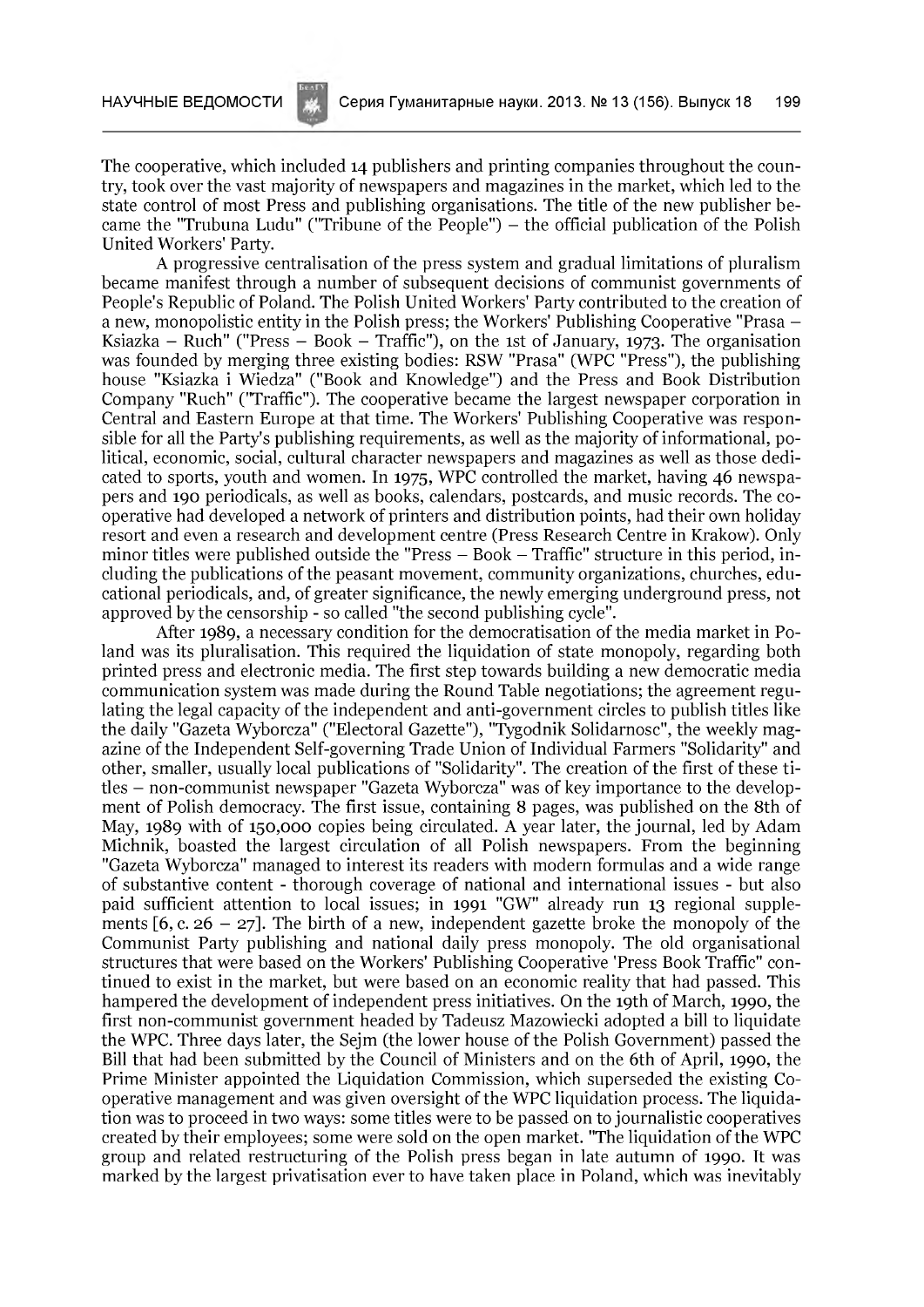accompanied by heated discussions and sparked widespread dissent. The old guard were not to give up their lucrative posts easily. At the same time, new political parties, trade unions, social organisations and individuals, as well as Polish and foreign investors wishing to enter the Polish media market, showed great interest in taking over existing magazines and newspapers previously published WPC. This interest resulted primarily from the fact that, at the time, it seemed easier to acquire existing and recognised titles than to create totally new ones" - remarks Katharina Schliep [8, c. 132].

By June 1991 the titles formerly belonging to WPC had been auctioned. The titles were purchased by various entities including private enterprises, political parties, social organisations and foreign investors (mainly German, French and Scandinavian) [9,  $88 - 101$ ]. The most bullish foreign investor was a French concern that belonged to Robert Hersant; he acquired seven dailies published previously by WPC. As a result of the WPC liquidation, hundreds of autonomous, independent magazines were launched, whose activity was subjected to free-market mechanisms. With the onset of competition the media market became filled with a variety of new titles. While the number of cultural, literature and socio-political magazines decreased, there was a significant quantitative increase in dailies and mass audience magazines. In the first years of transformation the annual increase in the number of titles was 3 to 6 percent. In 1994, 1996 and 1998, however, double-digit growth was recorded (+26.04 percent, +20.21 percent, +12.01 percent respectively). In other years the recorded increase in the number of newspapers in the market amounted to (in percent.):  $+5.49$ (1989), +5.97 (1993), +8.14 (1995), +3.97 (1999) [10, с. 190]. In this period reading preferences were clearly changing - the sales of daily publications dropped in favour of weekly, fortnightly and monthly magazines. The Europeanization of Polish readers took place as they began to enjoy the diverse media market, choosing illustrated magazines, consumer guides and gossip press  $[\tau, c. 36]$ . In the group of magazines aimed at a mass audience the growth of women's magazines was particularly rapid and dynamic. The number of titles that can be classified in this group increased as well as their circulation. Readership surveys conducted in the first years of transformation in Poland showed that these titles were most popular and most often read. Virtually every household had at least one copy of so-called "colour magazine" for women  $\lceil 11, c. 171 \rceil$ . The publications included some titles created and popularised during the communist era, such as "Kobieta i Zycie" ("Woman and Life"), "Przyjaciolka" ("The Friend"), "Zwierciadlo" ("The Mirror"), which, since 1989 had been run by private owners. Some titles were new, including reprints of mainly German magazines. The first foreign title aimed at women was "Burda", which was launched in Poland in 1990. Shortly after, other titles followed: "Tina", "Swiat Kobiety" (The Woman's World") and "Chwila dla Ciebie" ("Your Moment"), published by the Heinrich Bauer Verlag GmbH; "Claudia" and "Naj" ("The Best"), published by Gruner+Jahr; and "Z zycia wziete" ("Real Life"), "Sukcesy i Porazki" ("Successes and Failures") and "Kalejdoskop Losow"( "Kaleidoscope of Fates") published by Phoenix Media. Additionally, new types of publications that had previously been absent in the market appeared, including advertising periodicals, children's, youth, environmental magazines, consumer guides, erotic publications and also new, religious, Catholic titles, which could not have existed prior to 1989 because of ideological reasons.

As a result of the liquidation of the monopoly in the publishing market, there was rapid growth in the local and regional press, particularly in regions with a long tradition of issuing such publications, in many cases since the nineteenth century (Silesia, Pomerania, Greater Poland). Before 1989, apart from a few titles issued by either by WPC "Press Book Traffic" or by local associations and other community organisations, the communication infrastructure capable of meeting the needs of information was virtually non-existent at a local level. With the abolition of legal, political and economic restrictions, local press entered a phase of intensive development, thanks mainly to the former opposition circles, gathered around the "Solidarity" movement, which issued their own publications to to distribute during local and national election campaigns [12, c. 48]. In the period preceding Poland's first free post-war local government elections (27th of May, 1990) local markets boasted almost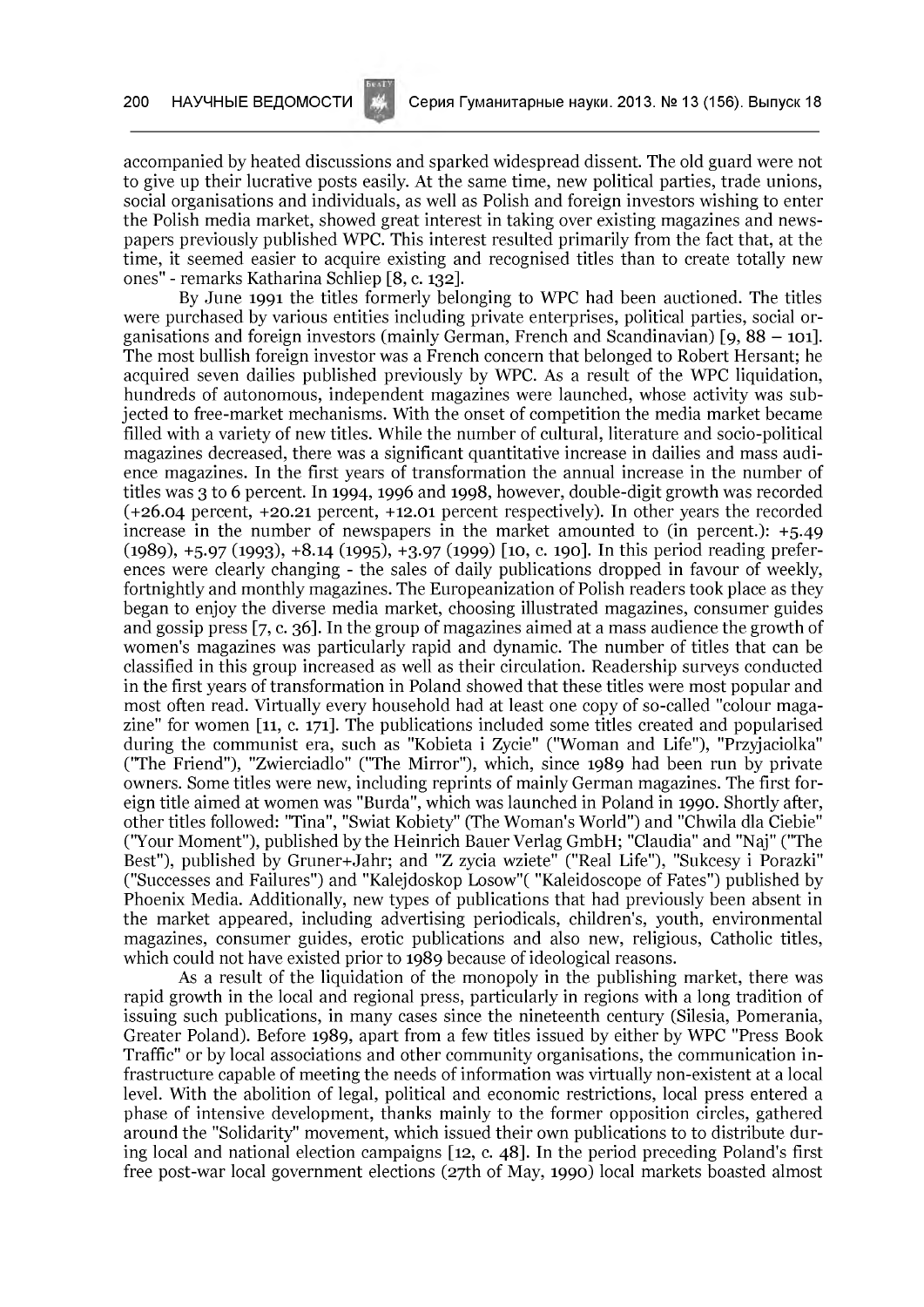1,200 titles; at the end of 1991 - more than  $1420$ . The local periodicals, created at the time, were dominated by political journalism, which bordered on propaganda. After some time, as a result of political stabilisation, some of these publications changed their character, transforming their content to include informational, entertaining or sensational material. Some were closed, mainly for economic reasons. The resulting void was filled by local periodicals that were founded by new entities, whose presence in the publishing market was made possible by the amendments in the press law and the significant expansion of the number of potential publishers. This group included local governments, private individuals, companies, NGOs, journalist cooperatives and the Catholic Church [12, с. 48]. In 1996, of the 1700 local magazines published in Poland, privately owned journals accounted for 30 percent of the market, local authority magazines 41 percent, NGO run newspapers 14 percent and parish magazines over 13 percent. Local political party press and that of trade unions constituted 2 percent of the market  $[13, c. 28]$ .

The deconstruction the old order in radio and television was conducted almost in parallel with the liquidation of monopolistic structures in the press market in Poland. Before 1989, as was the case for the press, electronic m edia was strictly centralized and subordinated to the hegemony of the Polish United Workers' Party. Radio and television functioned as an element of monocentric "from top to bottom" system of communication [14, c.  $52 - 53$ ]. From the 4th of February 1949 this system was by managed by the Central Office for Radio Broadcasting established by a parliamentary resolution, supported by the Committee for Radio Broadcasting "Polish Radio" (1951 – 1960) and the Committee for Radio and Television Broadcasting "Polish Radio and Television" (1960 to 1989). This Committee was the central organ of state administration, subordinate to the Prime Minister and operated as a "government body regarding the creation and broadcasting of radio and television programmes for the general public". Committee responsibilities included: establishing guidelines for the development of radio and television broadcasting in Poland; creating programmes; building and utilising radio and television stations (on an exclusive basis); promoting artistic, scientific and literary creation for radio and television and facilitating international cooperation in this field. In practice, the Committee remained subordinate to the Communist Party and exercised undivided and unlimited powers over electronic media, using radio and television to spread the communist ideology and strengthen the public monopoly structure in this sector. Following the formation of Tadeusz Mazowiecki's cabinet, the management of the Committee for Radio and Television Broadcast changed; in September 1989 anti-communist opposition activist Andrzej Drawicz was appointed the head of the Committee. These changes enabled the concept of a new system of radio and television to come about. For this purpose, a special Commission for Radio and Television Reform was appointed, operating within the Committee for Radio and Television Broadcasting. The Commission opted for far-reaching reform of the electronic media and the introduction of a division into three separate sectors, a structure that was popular in many Western countries: public, created by state owned stations; commercial, privately owned; and civic (social), based on stations that were created and run by political parties, social groups, religious organizations, ethnic minorities and local communities.

Major changes in electronic media resulted from the re-establishment of a legal basis on which Polish radio and television could operate. In December 1992, the Sejm passed "Ustawa o radiofonii i telewizji" ("The Radio and Television Act"), which led to the dissolution of the current, monopolistic structure of State Organizational Unit "Polish Radio and Television". It was replaced by joint stock company Telewizja Polska, established to create and broadcast three national television programmes and joint stock company Polskie Radio, formed to broadcast national radio programmes as well as programmes for listeners abroad. Also, regional radio and television bodies were formed; these new bodies were administered by management and supervisory boards  $[15, c. 51]$ . The Act also brought to life the National Broadcasting Council  $-$  the regulatory body whose task was safeguarding the freedom of speech of radio and television broadcasters and their autonomy, protecting the interests of the recipients and providing radio and television that was open and pluralistic in nature. The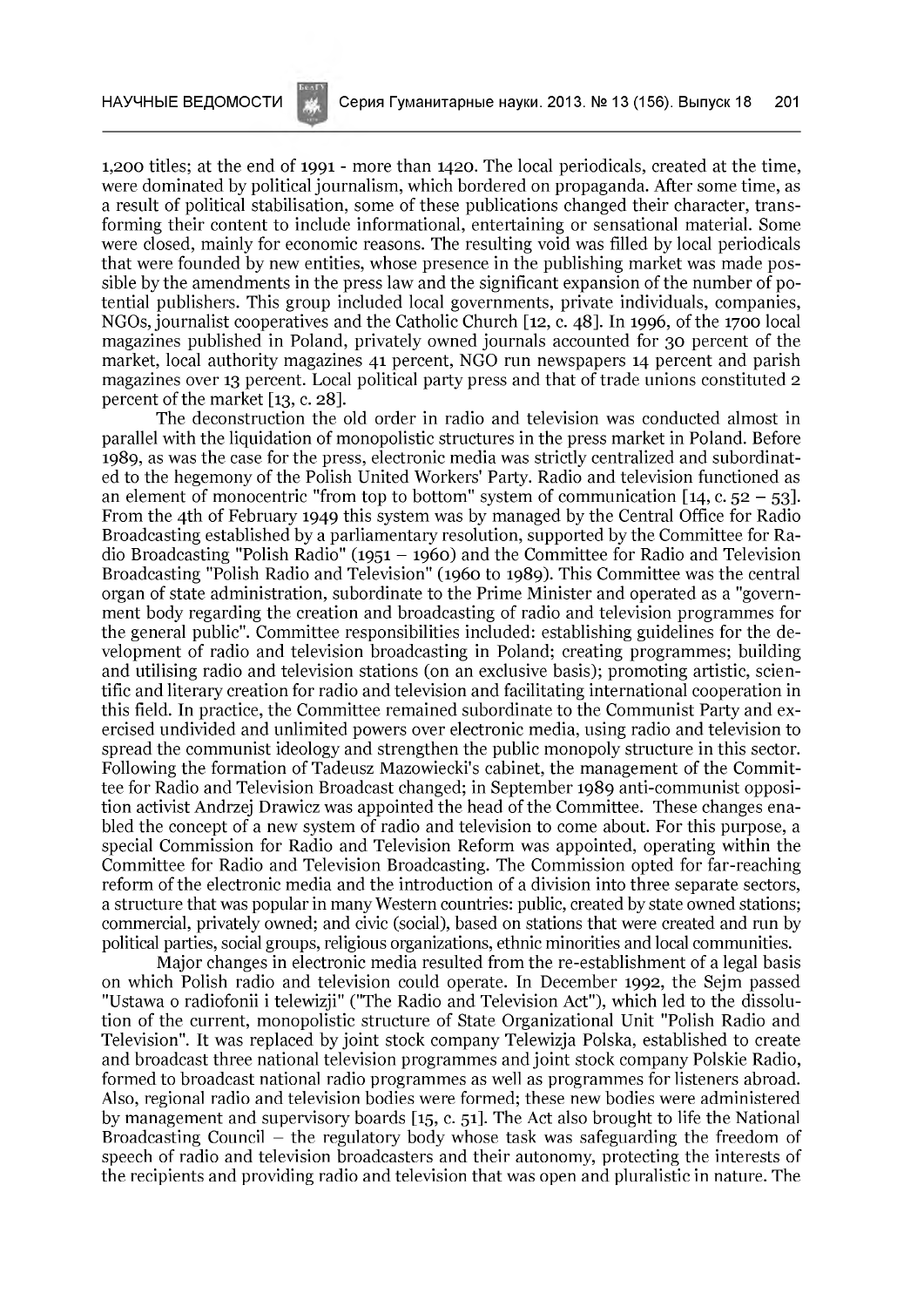most important National Broadcasting Council function became taking concession decisions i.e. the processing of license applications and issuing administrative acts authorising the conduct of terrestrial radio or television broadcasting.

"Ustawa o radiofonii i telewizji" ("The Radio and Television Act"), 1992, created a framework in which the Polish electronic media market could enjoy dynamic growth. Already in the first concession process, which took place in 1993 and 1994, the majority of broadcasters (operating illegally up until that point) obtained licenses to broadcast their programmes legally. The National Broadcasting Council granted concession for 3 nationwide radio broadcasters, 132 concessions for local broadcasters and 2 licenses for inter-regional networks. Only 1 television station obtained a nationwide licence, as well as 1 regional and 11 local stations. As a result of the first concession process, the nationwide radio activity was commenced by the first two commercial radio stations: RMF FM and Radio "Z" as well as one social radio station - Radio Maria, run by with the Catholic Church. Polish satellite TV "Polsat", the first commercial TV station, began to broadcast their programmes.

These phenomena and processes show that, in the first half of the 90s, the Polish media market underwent major changes primarily brought about by two processes that were fundamentally important to the state and society and also to communication as a whole: democratisation and de-monopolisation of the political and economic systems. Media studies conducted at that time indicated a great interest in the press, which translated clearly into a high volume of sales. Over time, newspapers were subjected to tough competition with rapidly developing and increasingly popular electronic media such as radio, television and the Internet. In addition, the media market succumbed to economic principles. Consequently, the only entities that survived were those capable of successful implementation of the tools of modern economics and up-to-date management strategies. The Polish market was then flooded with foreign capital. Foreign investors, armed with experience of free-market media in their home countries, impressed on Polish publishers and broadcasters that, in order for a media organisation to survive in the competitive environment, marketing tools needed to be implemented. Media, especially those derived from the previous political era, had to learn how to function in completely new and unknown free-market conditions. Some managed to adapt whilst others found it harder to cope with free-market dynamics; a number of titles (especially newspapers) that had been borne out of the transformation period and the ensuing enthusiasm caused by the collapse of authoritarian rule followed by the commencement of free market, were liquidated.

### Media as a subject of democratic changes

Following the changes of 1989, Polish media underwent profound transformations associated with the transition from the centralised model, typical for the Polish People's Republic, to a functional order, open, pluralistic and facilitating democracy. Mass communication had no other option but to adapt to the new system of social organisation. Media transformation was only part of a widely experienced process of democratisation, covering a range of areas within society and expressed through genuine recognition of civil and political rights on which the system transformation was based and new civil society developed [16, c. 12  $-$ 19]. The phenomena and processes that occur within and constitute complex process of democratisation are closely inter-linked and determine one another. It is therefore crucial to identify the relationships involved in the process of media remodelling, in accordance with the directions outlined above, and other areas of social and political transformation. These changes on the one hand made it possible to unwind the stagnant and undem ocratic mass media structure of the time whilst, on the other hand, they were largely initiated, directed and strengthened by the media fulfilling their role as active participants of the social stage. Therefore it might be held that mass media in the Eastern bloc countries after 1989 should be analysed as an object of the system transformation with the focus on changes in media law, de-monopolisation of the media sector, quantitative changes in the press, radio and tel-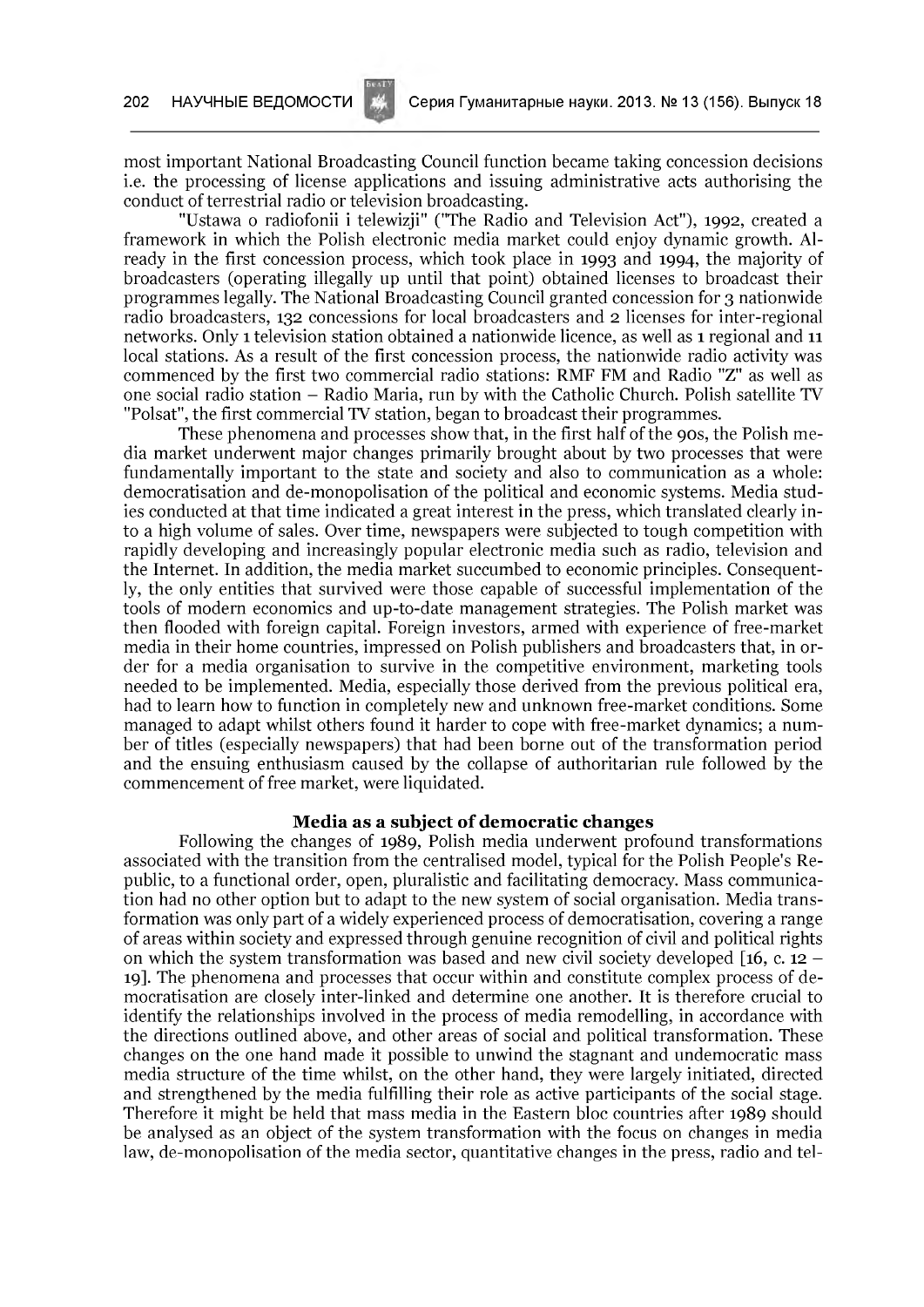evision market; the subjective role appears to be equally important in the democratisation process, transform ation of the political scene etc. These two approaches co-exist.

Among a number of functions performed by a mass media defined by a common, albeit ambiguous, term "social functions", those associated with the mass media participation in the process of political socialisation can be separated. Most im portantly those responsible for shaping the political consciousness of the citizens or - more broadly - the political culture of certain communities  $[17, c. 87 - 105]$ . Political socialisation, defined as a set of factors including both external influences of the social environment and those resulting from individual activity, leads to the consolidation of specific knowledge about the socio-political reality, existing attitudes and evaluations. This process, if conducted properly, will give some basis for the preparation of the individual to function in the field of politics with the ability to perform certain political roles [18, c. 161 – 162]. Political socialisation is crucial for the proper functioning of political systems as it enables, in combination with a number of other processes, its internal integration and stability. By facilitating certain opinions and assessments of the system and its identity, socialisation sanctions the system and enables the implementation of mechanisms and attitudes that accept the norms regulating and organising the system. According to Miroslaw Karwat, the process of political socialisation, controlled by the political system, is utilised to select its own systems of values, standards, evaluations and behavioural models, constantly referring to the sustainability of the political system. Such selection may be "positive" (i.e.. adapting the functional components of other systems), as well as negative, which takes the form of "a filter" of destructive influences [19, c. 115]. Political socialisation facilitates the legitim isation of the political system, as it helps to create attitudes that support its structures and rules. Content selection and therefore the adoption of a certain approach towards the political system requires the creation of certain qualities and skills that enable the proper evaluation of the political landscape. In the pre-1989 Eastern Block, the media played an important role in the process of political socialisation albeit as a tool used for ideological influence and not a source of reliable knowledge about politics and its mechanisms. Only the changes that occurred following the abolition of censorship and monopolisation of the media market enabled political socialisation to be conducted through the mass media in a dem ocratic way. The process was carried out directly (by transferring ideologically diverse content including values, ideas and political standards), and indirectly (by creating conditions for institutionally and legally unfettered distribution of that content). The role of mass media as an important creator of attitudes, opinions, evaluations and knowledge of an individual on the issue of politics cannot be overestimated. The average citizen in a modern society spends approxim ately 3-5 hours a day receiving the mass media transmission; the third most time-consuming activity after work and sleep. The scope and the nature of mass media influence on an individual, signifying the importance of this "instrum ent" of political socialisation in shaping certain attitudes and evaluations, as well as absorbing political knowledge, is varied and depends on a number of factors related to the features of the message in itself and the features of its sender and recipient. The most important include the credibility of the message, recipient's personality and his social position in and situational conditions of reception [20, c.  $142 - 144$ ]. We therefore are discussing here the impact analysed and defined through the scope of its effects. These reflections seem to be necessary to derive the proper characteristics of the role of mass media in the process of democratisation. They enable the definition of main directions or areas of media influence on political awareness, which was necessary to support the reconstruction of the social and political system in Poland after 1989. The most important function of political socialisation during the transformation period seems to be shaping supportive attitudes towards the new socio-economic system. These attitudes should not be understood and defined as the effect of ideological indoctrination, but rather as a consequence of acquiring rationally supported, reliable and functional knowledge. According to Adam Fraczek, the foundation that enables the creation of positive attitudes towards politics and the political system is therefore "having specific concepts regarding what elements of the social life and political processes pro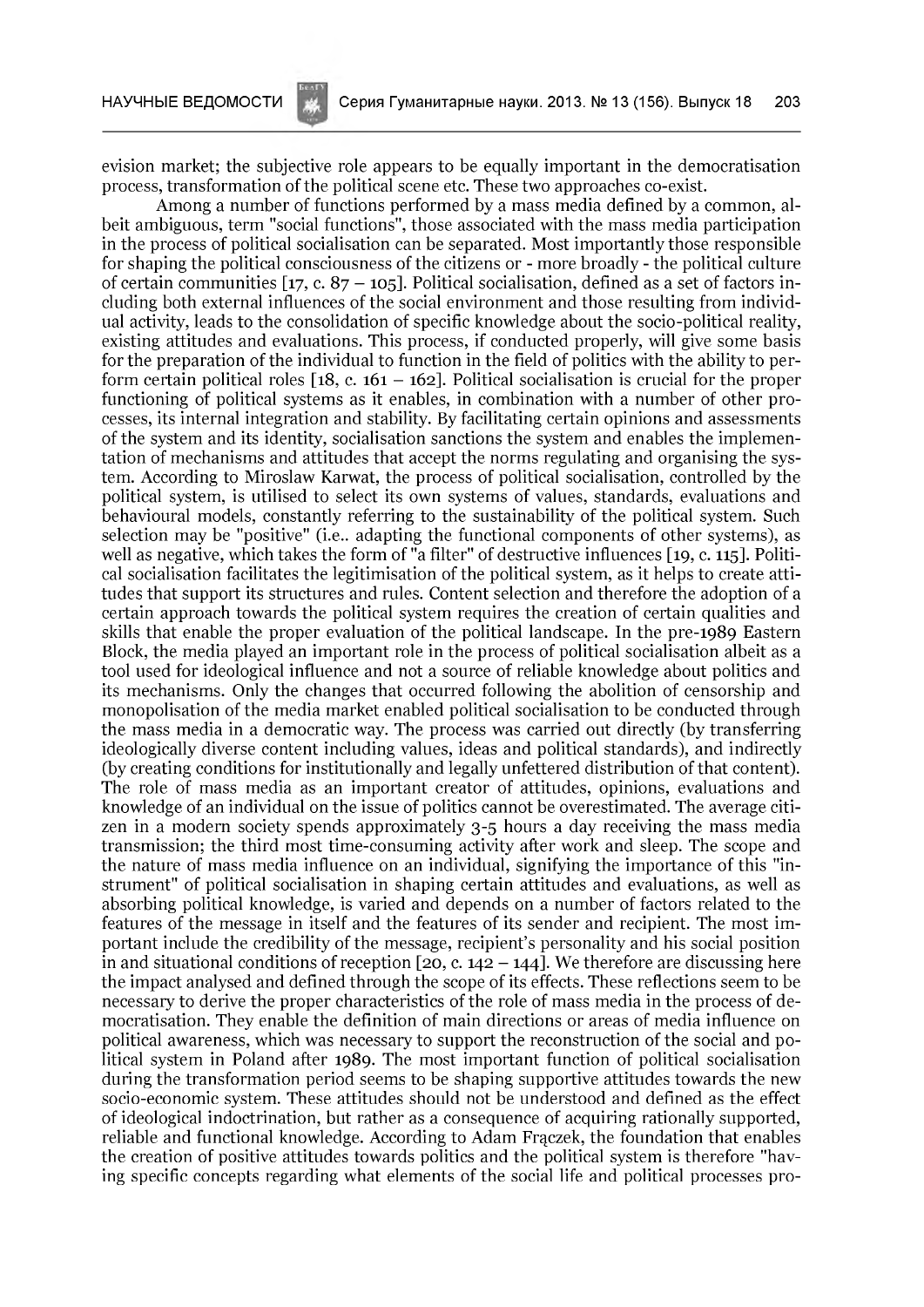mote economic progress and welfare of the people" [21, c. 4]. Empirical studies prove that there is a relationship between the clarification of certain ideas relating to political issues and the content transmitted and propagated by the mass media. The research by Judith Torney-Purta and Adam Fraczak on political preferences and opinions of school-age teens regarding dem ocratic changes in Poland after 1989 proves that the changes were evaluated more positively by people who formulated their socio-political opinions based on information transmitted by the media. Teens who watched TV programs with political and economic content were more appreciative of the changes than their peers who declared no interest in such issues as broadcast by the media [21, c. 4]. "It is rather obvious that young people will support the development and stabilisation of the democratic system if they have a wider and a more accurate knowledge of the pros and cons of such a system and the events and processes which constitute a threat to democracy. Secondly, they need to choose and reasonably support this system, in spite of being aware of its weaknesses [...]. Thirdly, if they mastered the procedures of existing in the democratic system well enough that they are capable of their effective application in tackling their own problems as well as problems of their community. This kind of knowledge, skills and behaviours cannot appear out of nowhere; they are absorbed with the basis of information obtained from the environment, including school education and through he media, but they are also formed as a result of the observations and practical experience of an individual. [...] It seems that the media - especially television - to some extent, at least in the case of some adolescents must perform the functions alternative to school education as regards political socialisation" - states A. Fraczek [21, c. 4].

Many researchers points out the role of the media and political socialisation in the fall of communism in 1989 and the collapse of the Soviet Union in 1991, It is through television images that a global audience learned about the events taking place in Poland, including the Round Table talks, the first non-communist government established by Tadeusz Mazowiecki in 1989, as well as in Hungary (the ousting of Karoly Grosz), Germany (citizens fleeing en masse from the regime of E. Honecker and seeking refuge in the FRG Embassy in Budapest) and Romania (Nicolae Ceausescu's execution)  $[16, c. 15]$ . According to Samuel Huntington, the processes of political reconstruction in the countries of Central and Eastern Europe occurred following domino effect. Democratic changes in one country, led to similar events in another country  $-$  a succession of events created a linear order. Political transformation, which took place in the countries belonging to the sphere of Soviet influence, was largely determined by the media revolution of the late twentieth century. New communication technologies (satellite TV, fax, computer networks), allowed much faster transmission of information using a screen, managed to bypass officially controlled propaganda channels and facilitated the development of attitudes accepting and supporting the reconstruction of political reality as it was happening. As observed by Boguslawa Dobek-Ostrowska, thanks to the information obtained by the public from unofficial alternative sources, the perception of reality was changing and the resistance to currently existing non-democratic regimes grew.

The transformation of the media system in Poland resulted in the means of mass communication becoming the subject and not the instrument of political life. Media became somewhat autonomous. It became structurally independent from currently existing limiting economic, political or cultural obligations and began to fulfil the role which was supposed to fulfil in democratic society, with the main focus on their controlling functions. Public sphere became permanently supervised by the media; all the activities of institutions and organisations in that sphere opened to media operations which resulted in their democratisation, in line with the principle of public life transparency. After 1989 autonomous media actively engaged in creating the political reality. Thanks to mass media the behaviour of the participants of public and political life became transparent, subject to public evaluation, discussion and criticism. Political communication with this new type of media began to work both ways; media open to their recipients were not only a tool for transmitting the messages of ruling authorities but created channels for citizens to articulate their needs and interests, forums to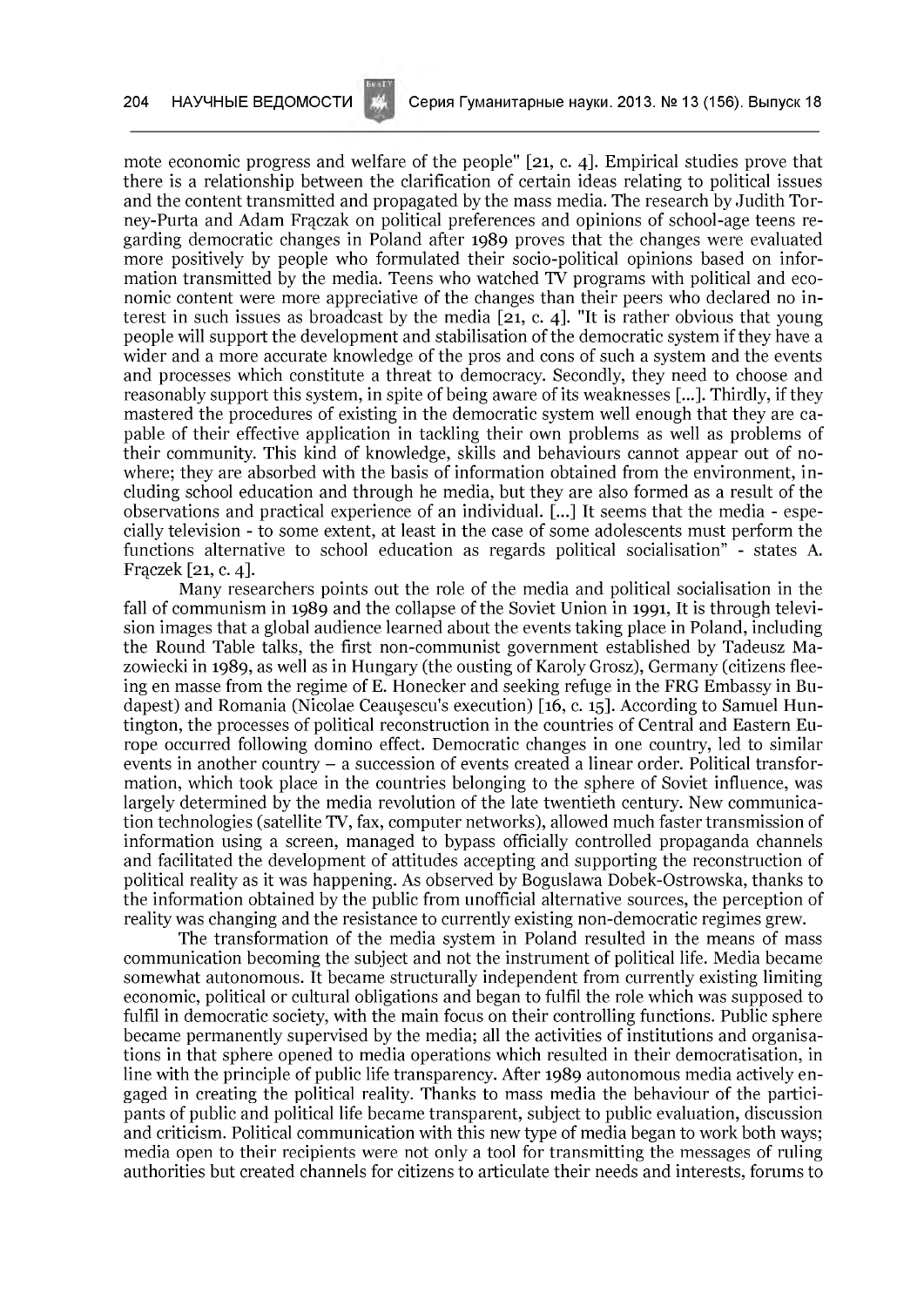exchange views and conduct polemics on socio-political issues. Citizens gained new instruments of influence on participants of political life such as election surveys and opinion polls with unfettered access to their results, published in the media. Media activity contributed to the emergence of so-called cathodic legitimacy, unknown to the Polish communist political system. Cathodic legitim acy refers to the situation when a politician constantly seeks the support of the voters and focuses on his own image, trying to meet the expectations of the electorate. This led to a gradual professionalization of the new political elites.

### **Conclusions**

Media in Poland and in other Middle and Eastern European countries experienced a long and arduous journey from monopoly to pluralism, from authoritarianism to democracy, from striving to function beyond the straight-jacket of political propaganda to freedom of speech and relative independence. The word "relative" is fully justified here. Modern media still remain influenced by the political system and the market  $-$  the two areas which most significantly determine the nature and the directions of development. It is hardly surprising as the media are always involved to a lesser or greater degree in politics, despite their claims of independence; effectiveness of mass media depends on, am ongst other things, the degree of their political and financial independence. This condition can therefore be considered as natural providing that the politics and the market do not create a dictate; media institutions may not be degraded to the role of the political loot of the winning political party or profit generator of profits for their owners and administrators, usually international media corporations with global position and influence. In Poland, unfortunately, it is not uncommon for newspapers, radio and especially television to play such a role. Paolo Mancini compares Polish media to the Italian system, pointing out many similarities: strong influence by the ruling party and instrumentalisation, symbiosis of politics, business and journalism and a low level of public trust in the law and authority. In this respect, Poland is closer to the Mediterranean model than to the model found in most countries of Central and Eastern Europe. The situation may have its roots in particular phenomena and processes occurring in the period of system transformation, determining the directions of further changes in the Polish media and their character as of today.

### **Referencies**

1. Ryszka F. Pięciolecie transformacji mediów (zagajenie). In ALINA SŁOMKOWSKA, ed., Pięciolecie transformacji mediów 1989-1994 (Warsaw: Elipsa, 1995).

2. Sztompka P. Socjologia zmian spolecznych, (Cracow: Znak, 2005).

3. Jarowiecki J. "Przeksztalcenia prasy polskiej w latach 1989-1995." In ALINA StOM KOWSKA, ed., Transformacja mediow 1989-1995 (Warsaw: Elipsa, 1996).

4. Dudek A. Rok 1989 w Polsce. Mechanizm i natura przelomu. Tezy referatu, [www.jazon.hist.uj.edu.pl](http://www.jazon.hist.uj.edu.pl) (accessed 11 March 2012).

5. Barc-Krupinska A. Zmiany w prawie prasowym po 1989 roku. In LIDIA POKRZYCKA, BEATA ROMISZEWSKA, eds., Oblicza polskich mediow po 1989 roku (Lublin: Maria Curie-Sklodowska University Press).

6. Slomkowska A. Zmiany w mediach w roku poprzedzaj^cym zniesienie cenzury. In Alina Slomkowska, ed., Transformacja mediow 1989-1995 (Warsaw: Elipsa, 1996).

7. Filas Ryszard 10 lat przemian mediow masowych w Polsce (1989-1999). Propozycja periodyzacji, Zeszyty Prasoznawcze 1-2 (1999).

8. Schliep K. Prywatyzacja prasy. In GERD G. KOPPER, IGNACY RUTKIEWICZ, and KATHARINA SCHLIEP, eds, Media i dziennikarstwo w Polsce 1989-1995 (Cracow: Press Research Centre, 1996).

9. Ciborska E. Transformacja prasy bylej PZPR, Zeszyty Prasoznawcze 1-2 (1992): 88-101.

10. Sonczyk W. Transformacja polskiego systemu prasowego w latach 1989-2005 (proba analizy ilosciowej). In BOGUMItA KOSMANOWA, ed., Media dawne i wspolczesne (Poznan: Adam Mickiewicz University Press, 2007).

11. Mielczarek T. Monopol, pluralizm, koncentracja. Srodki komunikowania masowego w Polsce w latach 1989-2006 (Warsaw: Wydawnictwo Akademickie i Profesjonalne).